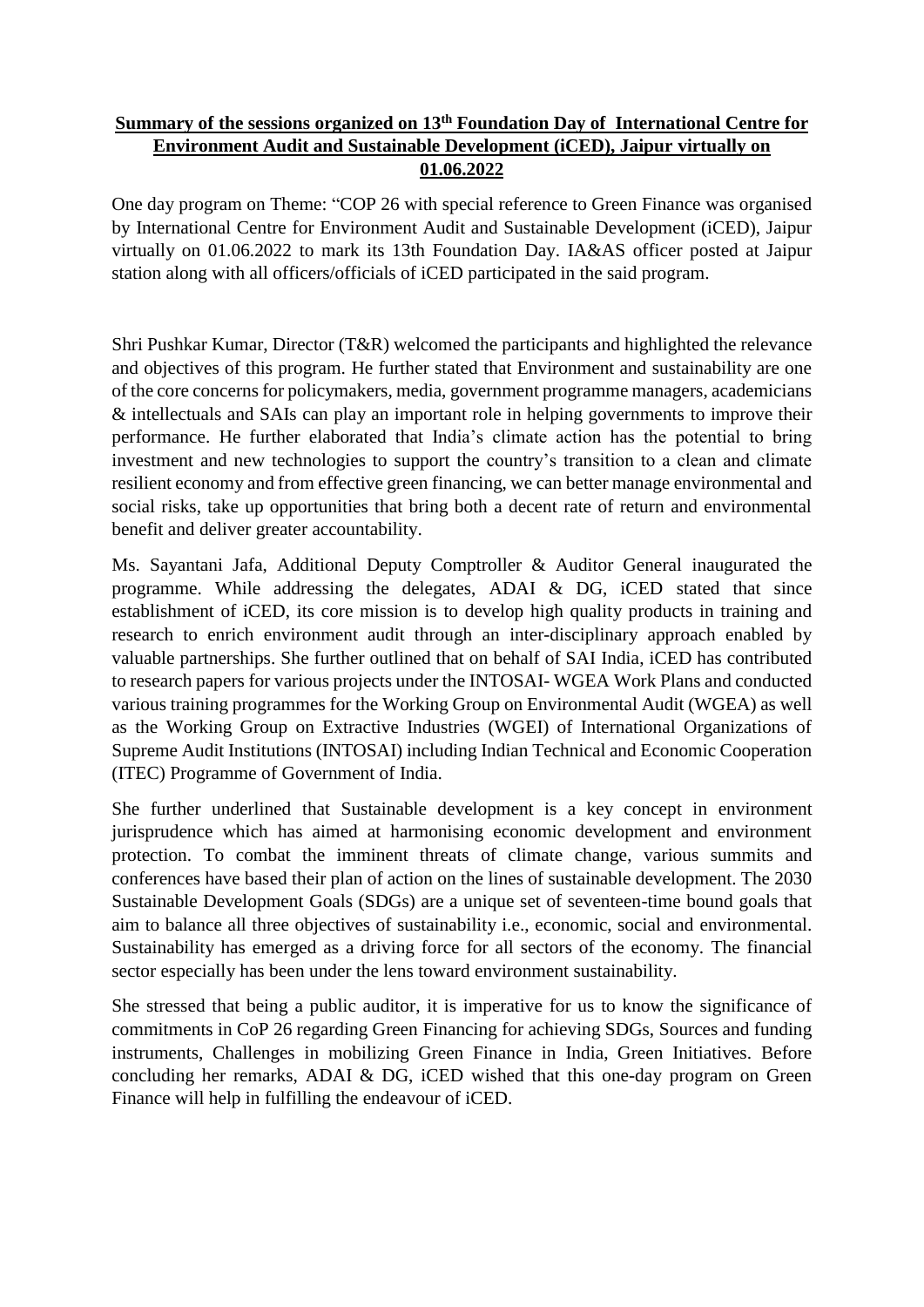During this program, external experts were invited to share their knowledge and experience about the role and importance of Green Finance in India. The details of experts are given below:

- 1. Dr. Nilanjan Ghosh, Director, Centre for New Economic Diplomacy & ORF Kolkata
- 2. Dr. Armin Rosencranz, Professor & Dean, Jindal Institute of Environment & Sustainability, Sonipat
- 3. Ms. Mannat Jaspal, Associate Fellow with the Geoeconomics Studies Programme at **ORF**
- 4. Ms. Deepthi Swamy, Lead of Climate Program at WRI India

During the workshop, the following talk/sessions were organized:

### **Talk/Session-I by Dr. Nilanjan Ghosh, Director, Centre for New Economic Diplomacy & ORF Kolkata**

Dr. Ghosh started his talk with information on the Green Agenda, Green Finance and Measurement Flaws in the valuation of carbon stocking benefits. He further outlined Green Transition and described how physical capital has grown at the cost of natural capital. He further raised the question of sustainability of growth process and roles of carbon sinks that cannot be substituted by Energy Transition.

He presented an overview of the "Decoupling of Growth and Carbon Emissions". He further elaborated on India's Development Vision-2070 and the Impact of Climate change on Ecosystem Services. Later, he outlined the key challenges of Green Finance along with guarantees and the risk involved in the areas. He described the salient features of financial aid and funding by Green Climate fund for mitigation and adaptation activities to promote transition at a low carbon growth path. He also presented a broader conception of Sustainable Development linking it with unity and efficiency which is more significant for a country like India. In the end, he briefed about project evaluation and underestimation of carbon stocking benefits and also discussed the ecosystem services provided by nature in the form of stock.

During the discussion & question session, Director (T&R) asked about numerous initiatives taken globally since 1990 in which the outcome was not met as envisaged as the IPCC report also quoted that if, we do not take the transformative steps, restoration of the temperature of earth cannot be achieved. He further enquired about the SDGs and the target indicators which are not precise and therefore a key challenge in this sector.

In reply, Dr. Ghosh emphasized that we need to develop the indicators to measure progress and NITI Aayog already introduced the SDG index to measure progress which gives information about sustainable consumption and production. He also explained that single SDG cannot help us to understand Sustainable Development and we need a combination of SDGs to understand Sustainable Development because sometimes they are enablers to each other and sometimes they are conflicting with each other. He also added that equity efficiencies and sustainability are the biggest challenges for the development governance today.

# **Talk/Session-II by Dr. Armin Rosencranz, Professor & Dean, Jindal Institute of Environment & Sustainability, Sonipat**

Dr. Armin while discussing about '**Green Finance**' began with its foundation principles and also about 5-member model. He started his conversation by giving examples about farmers to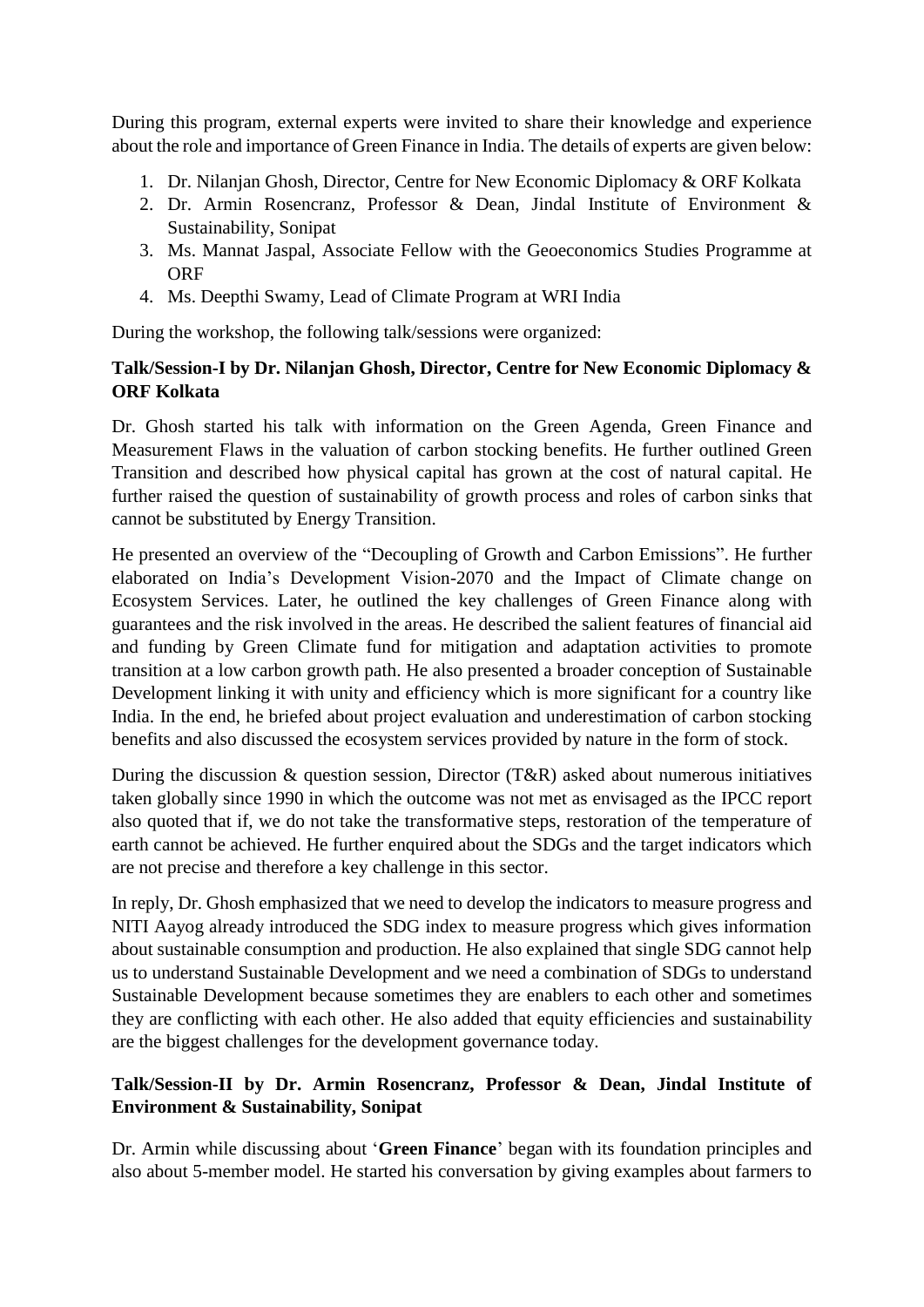use non hybrid food grains and cattle breeders to use eco-friendly cattle culture for cows and hens. He reiterated that rooftop solar is necessary in India. The Central and State governments are required to facilitate in no emission projects such as small rechargeable batteries & lamps and also in e-scooter projects.

During the discussion & question session, DG(ADAI), iCED asked about considerable inequity between Global South and Global North. Green finance is important for Global South and there must be a multilateral framework of Green finance for Global South as it has already suffered from imperialism and colonisation from Global North.

In reply, Dr. Armin stated that as per foundation principle Global North has strong and firm obligation towards Global South with Money, Technology and Industry hence, Global South needs to be benefited from Global North.

### **Talk / Session-III by Ms. Mannat Jaspal, Associate Fellow with the Geoeconomics Studies Programme at ORF**

Ms. Mannat Jaspal started her presentation on '**Green Finance'** and briefed about Sustainability, Green growth, Green Finance and its sources. She further elaborated on the importance of Green Finance in estimation of annual investment requirements for ocean, forestry, land & agriculture and biodiversity sectors. She also briefed about the challenges of Green Finance with a global perspective vis a vis linkage with India. She later discussed the case study about Climate finance where different sets of parameters were discussed such as Skewed at source, Geographical Disparity, Debt Bias, Adaptation Ignorance, Sectoral Preference etc. She further explained about mobilizing of Green Finance and stressed on Green banking system, Green Bonds and Green investors etc.

Before concluding, she explained the importance of Blended Finance from the Indian perspective and emphasized that Green Finance can be promoted by policies of capacity development and improvement in valuation disclosures.

During the discussion & question session, DG(ADAI), iCED asked about scope of optimism and enquired about the possible outcomes of upcoming COP-27 in the present scenario as most of the investments done by Global North to Global North only which is apparent of climate injustice to Global South. She further asked about the shifting of narrative towards India, China and South Africa and complete denial of historical emissions by Global North.

In reply, Ms. Jaspal briefed the importance and relevance of COP in achieving global climate goals, mobilising finance and need of the developing nations to come together to increase ambition from Global North. She further stressed that it is high time to understand that there are certain limitations in Green financing and we cannot fully rely on multilateral banks and public finance to come through because we do not have luxury of time and needed to be more focussed on G20 presidency of India.

DG (ADAI), iCED further wanted to know about the role of Public auditors especially in terms of criteria and policy framework of Green finance.